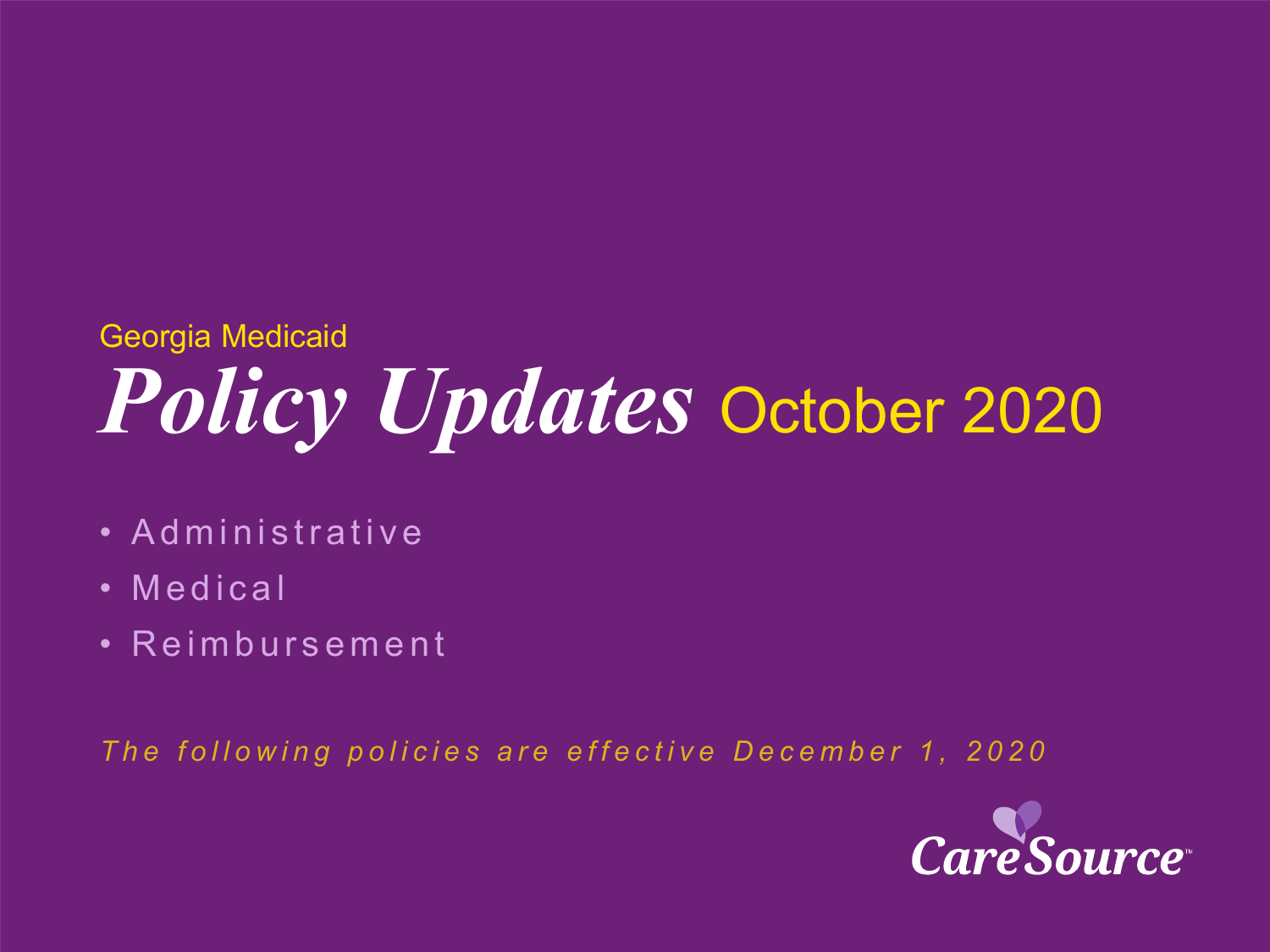

### AT CARESOURCE, WE LISTEN TO OUR PROVIDERS, AND WE STREAMLINE OUR BUSINESS PRACTICES TO MAKE IT EASIER FOR YOU TO WORK WITH US.

We have worked to create a predictable cycle for releasing administrative, medical and reimbursement policies, so you know what to expect.

Check back each month for a consolidated network notification of policy updates from CareSource.

### HOW TO USE THIS NETWORK NOTIFICATION

- Reference the list of policy updates.
- Note the effective date and impacted plans for each policy.
- Click the hyperlinked policy title to open the webpage with the full policy.

#### FIND OUR POLICIES ONLINE

To access all CareSource policies, visit CareSource.com > Providers > Tools & Resources > [Provider Policies.](https://www.caresource.com/providers/tools-resources/health-partner-policies/) Select your plan and state, then the type of policy. Each policy page has an archive where you can find previous versions of policies.